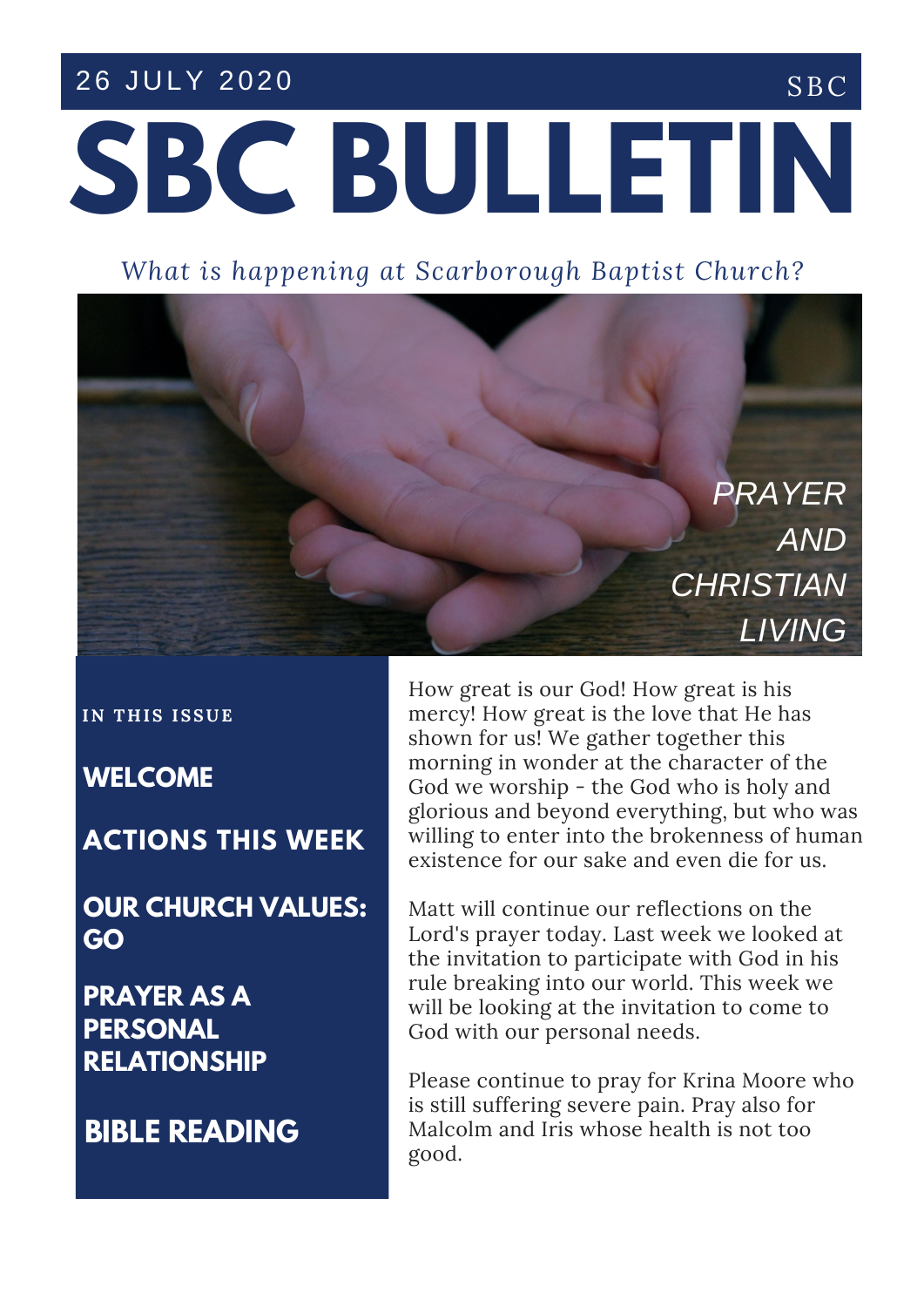## 26 JULY 2020 P2



WE PRAY TO BE A CHURCH THAT **GOES**

*A church where the members are focused on the Kingdom of God, and*

• are called to serve the Kingdom and not themselves

• are willing to step out in faith and hope and expect the impossible to happen as it strives to reflect God's love and justice in this world

• are engaged in setting up signs of God's Kingdom of love and become agents of change in this world; members of the church focus on the world and its needs, and

• work towards reconciliation, justice and support for the neediest in society.

#### HAPPENINGS THIS WEEK

#### **SUNDAY**

Prayer meeting before church Sundays @ Six meal starting 2 August if no WA outbreaks of the virus

#### **MONDAY**

Explorers' Bible Study 9.30 am at the church.

#### **TUESDAY**

Craft group is deciding when to start again. Pastors' meeting

#### **THURSDAY**

Mainly Music Outreach to carers with toddlers. Starting date to be determined.

Bible study at Andre and Anne's home at 7pm. All welcome.

#### **OTHER MINISTRIES**

**Brighton Kids** continuing on every day.

**Music Committee** meets next Sunday after church.

**Saturday Prayer Meeting** 8am every third Saturday of the month on zoom

**Mentoring at Primary School** - to be decided when to restart

**Finance Meeting** - once a month **Management Meeting** - once a month

**Elders' meeting** - once a month Worship Leaders' Meeting -first week of the month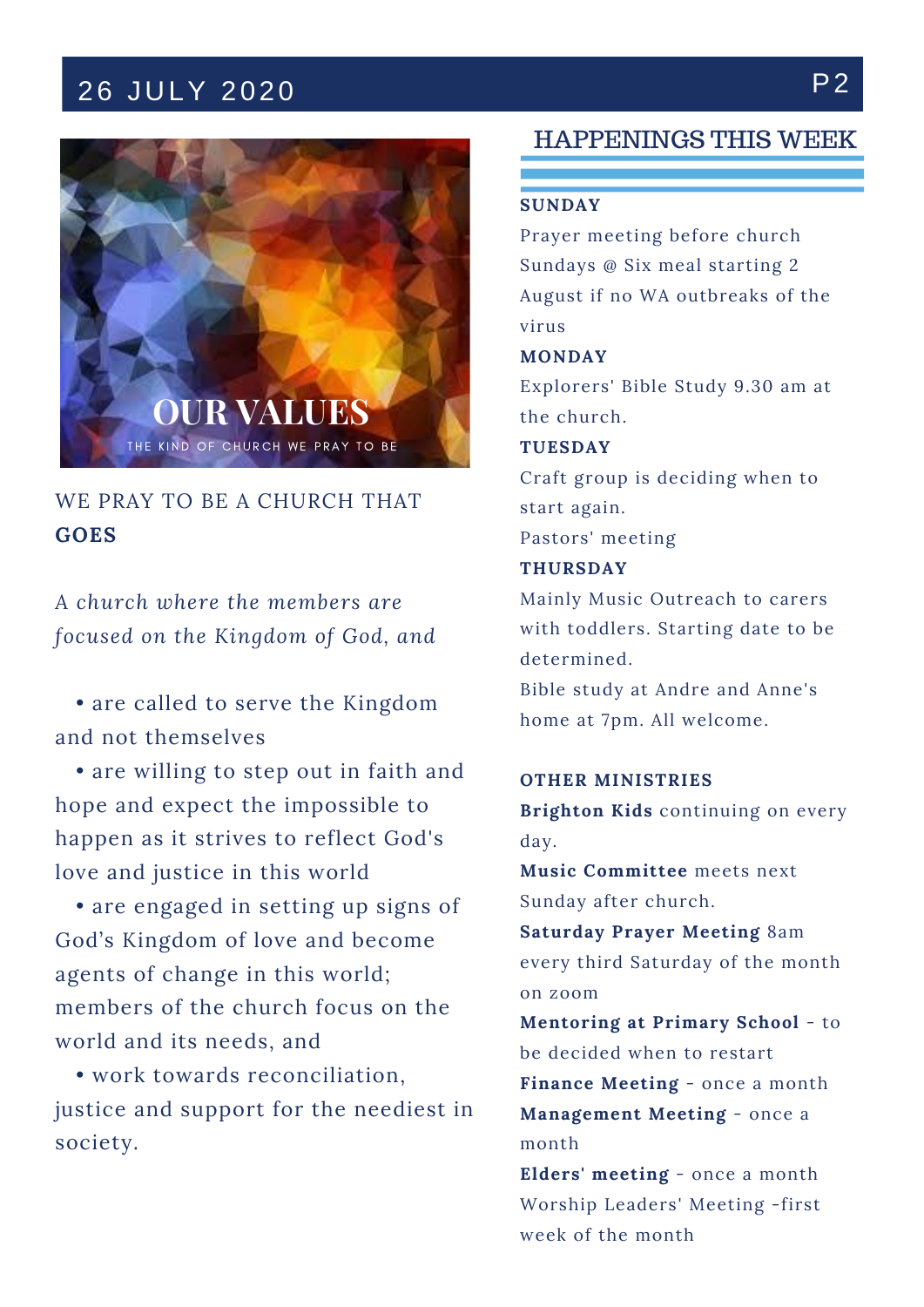## 26 July 2020 P3

We read multiple times in the gospels that Jesus prayed. There is something quite odd about this. The Jehovah's witnesses see in this proof that Jesus

## Prayer: Mark 14:32

could not be God. "How can God pray to God?" they argue. In so doing they miss the mystery of the person of Jesus. Jesus is the mediator between humans and God. He is God who has become fully human. As the unique God-human he represents God coming to be with, and speak to humans as well as humanity responding to

God's invitation to enter into his presence and to speak with him. Jesus, the truly human, speaks to His Father on behalf of humanity, just as Jesus, the divine Son of God, speaks to humanity on behalf of God.

who refused to come into the house to join the feast for the return of the y<mark>ou</mark>ngest Jesus prayed. His prayers were not that different from our prayers. In his prayers, Jesus opened himself to God. In the Garden of Gethsemane Jesus revealed to his Father that he did not want to go through with the mission his Father had entrusted to him. In saying this, Jesus represented every human being who has ever balked at God's calling; everyone who has ever turned from doing what they knew God wanted, because the cost just seemed too high. In this prayer, Jesus represented the rich young ruler who walked away because God demanded too much; the priest who chose to look the other way when he passed the victim on the road; the older brother son.

There is something amazing to become transparent and open in our prayers to God. We often are not. We hide our true feelings from God, often because we have hidden it from God. We would find it difficult to tell God that we really do not want to obey him. And yet, by coming to God, the one who knows us better than we know ourselves, there is no place to hide our deepest thoughts and feelings.

Jesus prayer was however also radically different from our prayers. In his communion with God, he not only shared his human feelings, expecting God to change the situation, he prayed in such a way that God could change him. Jesus' affirmation, that God's will should be done was not simple resignation before the inevitable, but a transformation by which his will was transformed to align with that of his Father. In Jesus' prayer we see the new, transformed human praying.